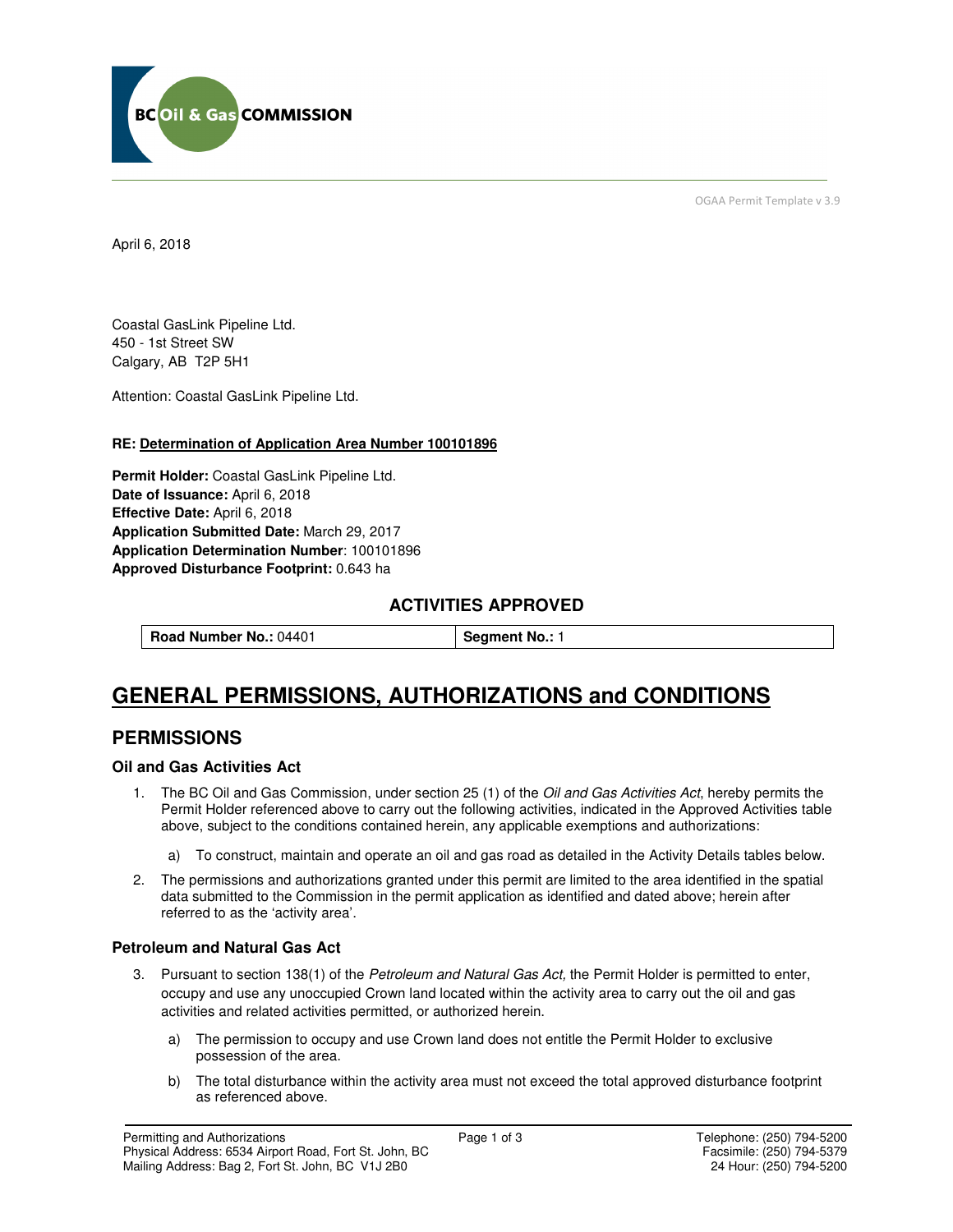## **CONDITIONS**

## **Notification**

- 4. Within 60 days of the completion of construction activities under this permit, the Permit Holder must submit to the Commission a post-construction plan as a shapefile and PDF plan accurately identifying the location of the total area actually disturbed under this permit. The shapefile and plan must be submitted via eSubmission.
- 5. The Permit Holder must notify any First Nations who may have aboriginal interests identified, as per the BC First Nations Consultative Areas Database, a minimum of five (5) working days prior to commencement of activities authorized under this permit.

#### **General**

- 6. The rights granted by this permit in relation to unoccupied Crown land are subject to all subsisting grants to or rights of any person made or acquired under the Coal Act, Forest Act, Land Act, Mineral Tenure Act, Petroleum and Natural Gas Act, Range Act, Water Sustainability Act or Wildlife Act, or any extension or renewal of the same.
- 7. The Permit Holder must not assign, sublicense or permit any person other than its employees, contractors or representatives to use or occupy any Crown land within the activity area, other than its employees, contractors or representatives, without the Commission's written consent.
- 8. The Permit Holder must ensure that any Crown land within the activity area is maintained in a condition so as to minimize hazards, including but not limited to hazards associated with storage of materials and equipment.
- 9. The Permit Holder must ensure that any Crown land within the activity area is maintained free of garbage, debris and unused equipment.

#### **Clearing**

10. The Permit Holder is permitted to fell any trees located on Crown land within 1.5 tree lengths of the activity area that are considered to be a safety hazard according to Workers Compensation Act regulations and must be felled in order to eliminate the hazard. Trees or portions of these trees that can be accessed from the activity area without causing damage to standing timber may be harvested.

## **Archaeology**

- 11. An Archaeological Impact Assessment (AIA) is required for the proposed development area prior to any development activities taking place.
- 12. An AIA report must be submitted to the Commission as soon as practicable.
- 13. If artifacts, features, materials or things protected under section 13(2) of the Heritage Conservation Act are identified the Permit Holder must, unless the Permit Holder holds a permit under section 12 of the Heritage Conservation Act issued by the Commission in respect of that artifact, feature, material or thing:
	- a) immediately cease all work in the vicinity of the artifacts, features, materials or things;
	- b) immediately notify the Commission and the Archaeology Branch of the Ministry of Forests, Lands, Natural Resource Operations & Rural Development; and
	- c) refrain from resuming work in the vicinity of the artifacts, features, materials or things except in accordance with an appropriate mitigation plan that has been prepared in accordance with the Heritage Conservation Act and approved by the Archaeology Branch of the Ministry of Forests, Lands, Natural Resource Operations & Rural Development.

# **ACTIVITY SPECIFIC DETAILS PERMISSIONS, and CONDITIONS**

## **ROAD**

**Land Area Number:** 100002918 **Road Number:** 04401 **Road Type:** Long-Term - All-Weather